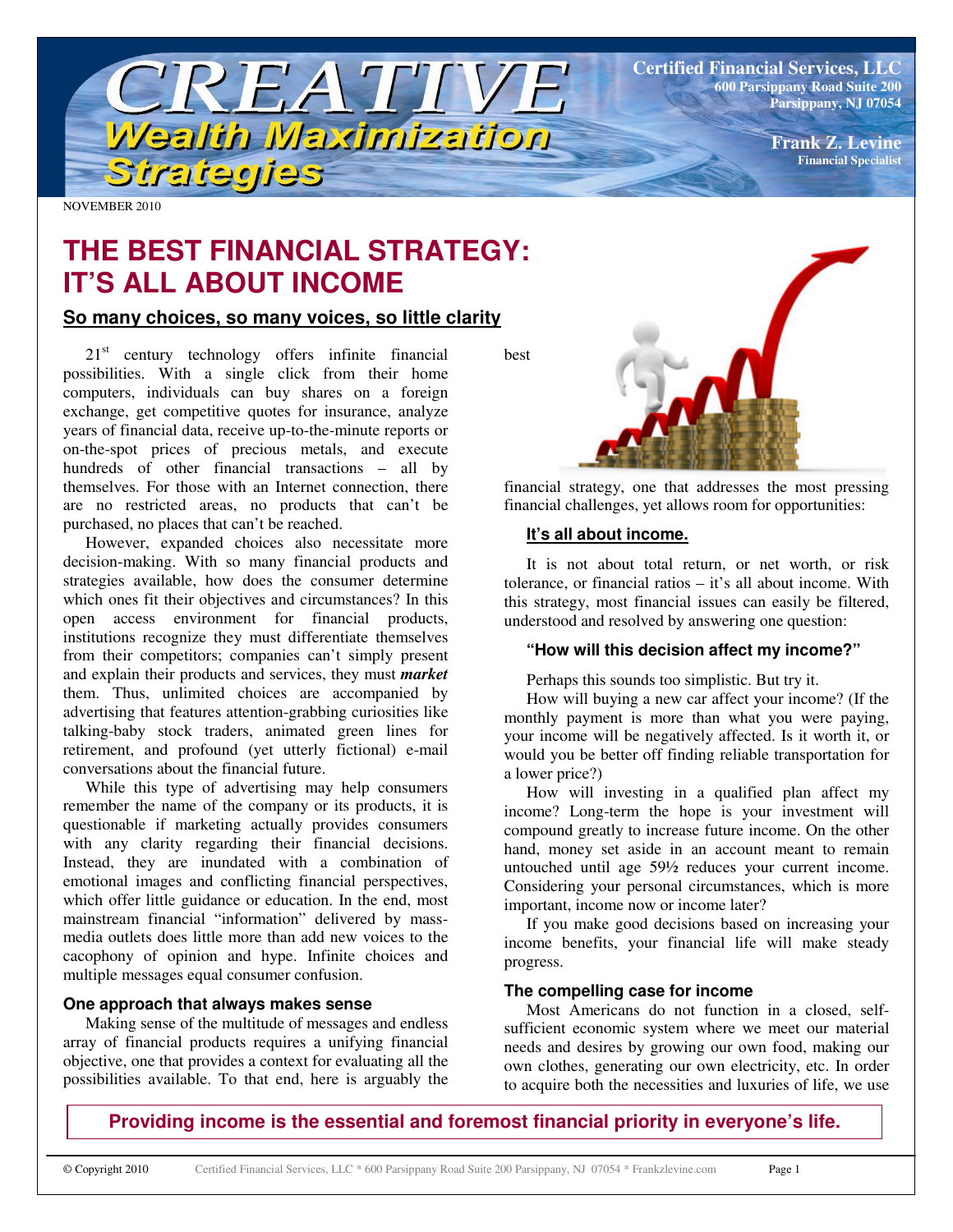money. Since maintaining our material world is a daily, weekly, monthly and never-ending task, the need for spendable money (i.e., income) is daily, weekly, monthly and never-ending, providing income is the essential and foremost financial priority in everyone's life.

The financial priority of income cannot be overstated. A major portion of our tax structure centers on income. With every election cycle, politicians of every stripe inevitably tout "jobs creation" as one of their legislative priorities. (Is this because more people want to *work*? No,

it is because people want – and need – *the income* that comes from having a job.) Similarly, the debates about Social Security, Medicare and

## **Many people could benefit from using financial assets under their control to generate more immediate income.**

health insurance are ultimately concerns about providing and preserving income, and the costs of doing so. As a nation, we are obsessed with income.

#### **Income defined**

For our discussion, income is any financial gain that puts spendable dollars in your hand. A paycheck is income, as are payments received from loans and rental agreements. Interest and dividends are also income. A stock that grows in value to \$10/share from \$5 has experienced appreciation, but there is no income *until the stock has been sold at a profit*. Similarly, homes and other real assets, while they might be listed on your net worth statement, are not income until their value has been converted to spendable dollars.

#### **The 4 facets of income planning**

As the number one financial priority in everyone's life, income activities can be categorized in four distinct actions.

# **1. Generating Income**

The foundation of every good financial program is the ability to manage assets to generate income. If you are employed, your ability to work is one of the assets you manage. Interest from a savings account, certificate of deposit or other financial instrument is income. The profits from a rental property can be

considered income. (In contrast, a personal residence, while a financial asset, is not usually a source of income; the house may appreciate in value, but that appreciation doesn't deliver spendable dollars.)

For most, the default option for income generation is a job, i.e., getting paid for services rendered. While this is undoubtedly the predominant form of income generation, it is not the only method. A narrow focus on employment for income generation is a shortcoming of many financial strategies. Many people could benefit from using financial assets under their control to generate more immediate income, instead of focusing exclusively on accumulating for retirement.

# **2. Accumulating Future Income**

In the simplest sense, "accumulating future income" is simply saving today to provide income in the future. But just as income generation may mistakenly overemphasize just getting a good job, *saving* can also be over-simplified to amassing the largest possible number on a balance sheet. As Barry J. Dyke puts it, "a major problem in financial planning today is that 401(k) and mutual fund marketers have successfully blurred the difference between 'saving' and 'investing.' When one saves, money is safe and liquid. When one invests, 100 percent of your

> money is at risk 100 percent of the time." Some assets, while highly valued, are not always good sources of income. For example, a rare collectible may be appraised at \$1 million, but this asset only becomes income when it is sold, which requires finding a buyer and relinquishing the asset.

# **3. Protecting Income**

Since most income generation comes through work and employment, it makes sense to protect both the generating asset (i.e., the individual) and its income potential. One of the reasons health insurance is such a prominent political issue is because almost everyone's income is affected by their health, and the cost of maintaining it. The same rationale extends to obtaining both disability insurance and life insurance: when individuals stop generating income, everything else usually grinds to a halt.

Income protection is more than protecting the individual's ability to earn income. As recent history shows, sudden changes in markets can turn profitable investments into sizable losses. Given this volatility, individuals may consider it prudent to "move" accumulated future income to various insured accounts to

> "lock in" their income-producing potential.

# **4. Distributing Income**

In industrialized Western economies of the late  $20<sup>th</sup>$ century, the template for income success was long-term employment during one's

working years, followed by pension incomes (from government and private plans), supplemented by personal accumulation.

In this model, the emphasis in personal accumulation was on maximizing valuation because all assets were assumed to be easily convertible to income at a later date. If you owned a home, it was assumed you could sell it for a profit. If you held stocks, future share prices were projected to be higher, and dividends consistent.

In considering employment and pensions, recent experience suggests the  $20<sup>th</sup>$  century model for income may be outdated. In the Information Age, lifetime employment is less likely, private pensions are disappearing and government programs appear statistically unsustainable in their current formats. This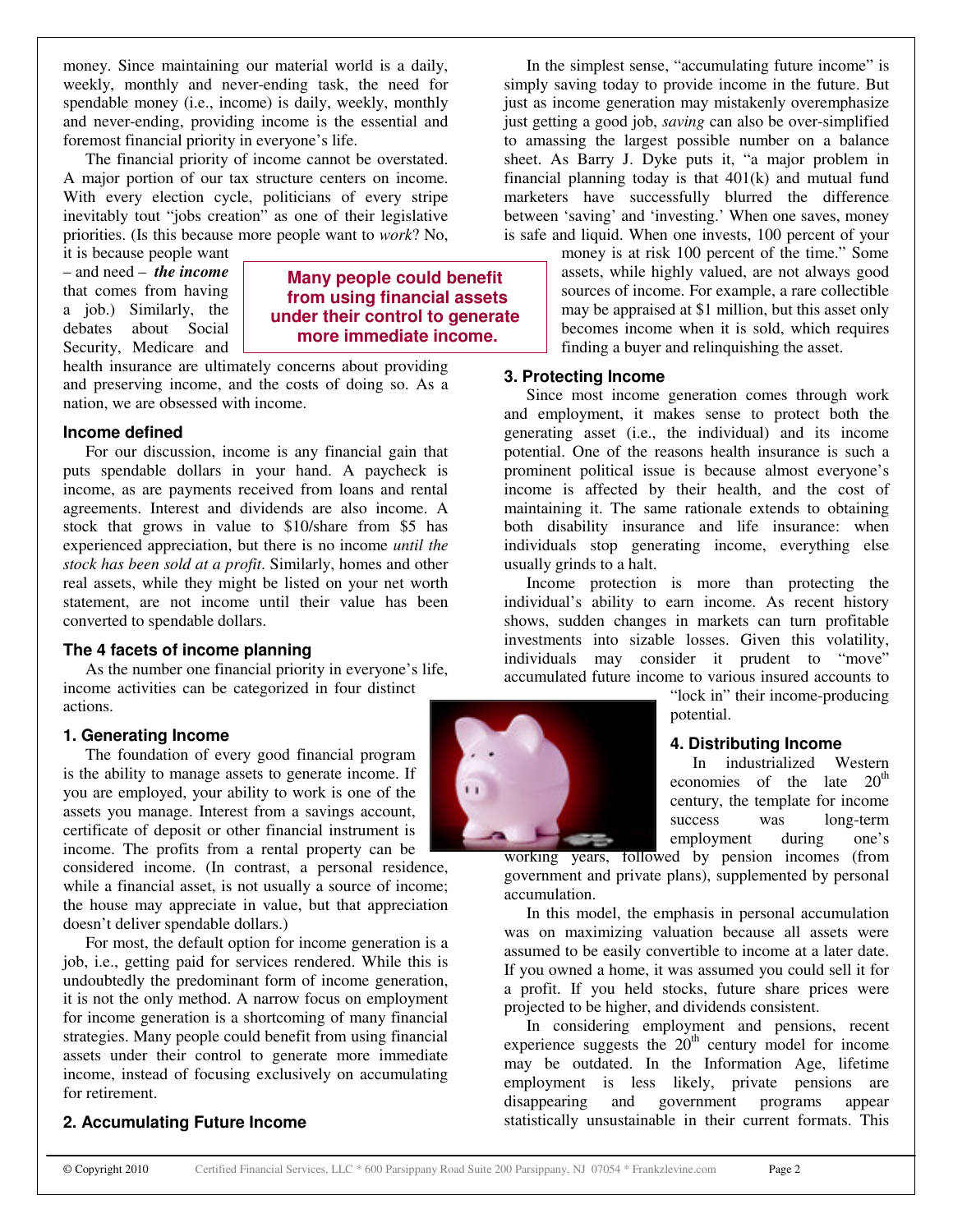puts a greater income burden on personal accumulation. Since much of the guaranteed income sources of previous generations are either disappearing or diminishing, individuals must place a greater emphasis in income generation from their personal savings.

\_\_\_\_\_\_\_\_\_\_\_\_\_\_\_\_\_\_\_\_\_\_\_\_\_\_\_\_\_\_\_\_\_\_\_\_\_

Financial professionals, such as attorneys, accountants, insurance agents, and stockbrokers, may have knowledge in tax law, estate planning, portfolio selection, risk management, and other specialized areas. These specialties are important and necessary, but the overarching purpose of these professionals and their specialties should be to enhance the income positions of their clients. If the four aspects of income planning are properly addressed, financial success will inevitably follow.

#### **Do your financial actions improve your income, both now and in the future?**

**Are you working with someone who understands why it's all about income?**

# **GUARANTEES, PROMISES AND CONTRACTS**

If you want to ensure a steady stream of income in retirement, what's the best approach? Any assessment of meeting the challenge of retirement income inevitably reduces to two options: group plans or individual contracts.

#### **Social Security, Employer Pensions, Individual Annuities**

Most developed nations have established some version

of a national retirement income program funded by taxes; in the United States, the plan is Social Security. These programs cover just about everyone and participation in the plan (through taxes) is mandatory.



Income payments are made for the retiree's lifetime, and in some cases, for the lifetime of the retiree and his/her spouse.

Employer-sponsored pensions are another large-group

mechanism for retirement income. The employer establishes and funds a plan to provide retirement income benefits to employees. The retiree's income benefits are based on a formula that usually includes years of service and the level of income earned while employed. Like Social Security, employer pension plan benefits are paid for the retiree's lifetime with



survivorship benefits usually included.

The individual strategy to lifetime retirement income is the purchase of an annuity from an insurance company. In

return for depositing a lump sum with the company, the individual receives a guaranteed stream of payments. The amount of the payment is dependent on the age and gender of the individual (called the annuitant), and the payment terms selected. Like government programs and employer pensions, payments from an annuity can be structured to be received for as long as the individual lives (the lifeonly option), or as long as the individual and a designated beneficiary live (life and joint-survivor option). Most insurance company annuity products also allow several other income options, such as receiving payments for a specified period, or a combination of lifetime and periodic payments.

## **Similarities, Differences & the meaning of "Guaranteed"**

In several ways, the working parts of government plans, employer pensions and individual annuities are quite similar. Payouts in all three programs are based on actuarial calculations involving age at retirement, projected lifespan and the lump sums available to provide ongoing benefits. But beyond the basics, the plans diverge dramatically.

Both Social Security and employer pensions involve large groups of retirees, whose numbers are always changing (as some people become eligible and others die). Meeting the funding obligations of large groups of people requires ongoing deposits to the plan. For Social Security, the deposits come from taxes; with pensions, the employer is required to make annual contributions. In contrast, an individual Single Premium Immediate Annuity (SPIA) is a one-time financial transaction involving a single person. This distinction is significant.

In a courtroom, the exact phrases describing this difference between group and individual plans would be more precise and nuanced, but for purposes of discussion, let's use these simple terms: Social Security and employer pension plans are **promises** to deliver retirement income, while an individual annuity is a **contract**. This difference greatly affects the meaning of "guaranteed" in the respective plans.

For Social Security and employer pensions, "guaranteed" means that participants can expect a retirement income, but both the eligibility requirements and the amounts received may be subject to change. For individual annuity owners, guaranteed means the insurance company is legally required to honor the specific terms of the agreement, without change – for the entire period of the of the agreement.

Social Security participants (essentially all American wage-earners) make tax payments today not knowing what they will receive in the future. Likewise, employees in companies that offer pension plans are forgoing current income in exchange for the employer setting aside funds for retirement income – again, not knowing exactly what they will receive. In contrast, the purchaser of a fixed annuity contract knows exactly what he will receive for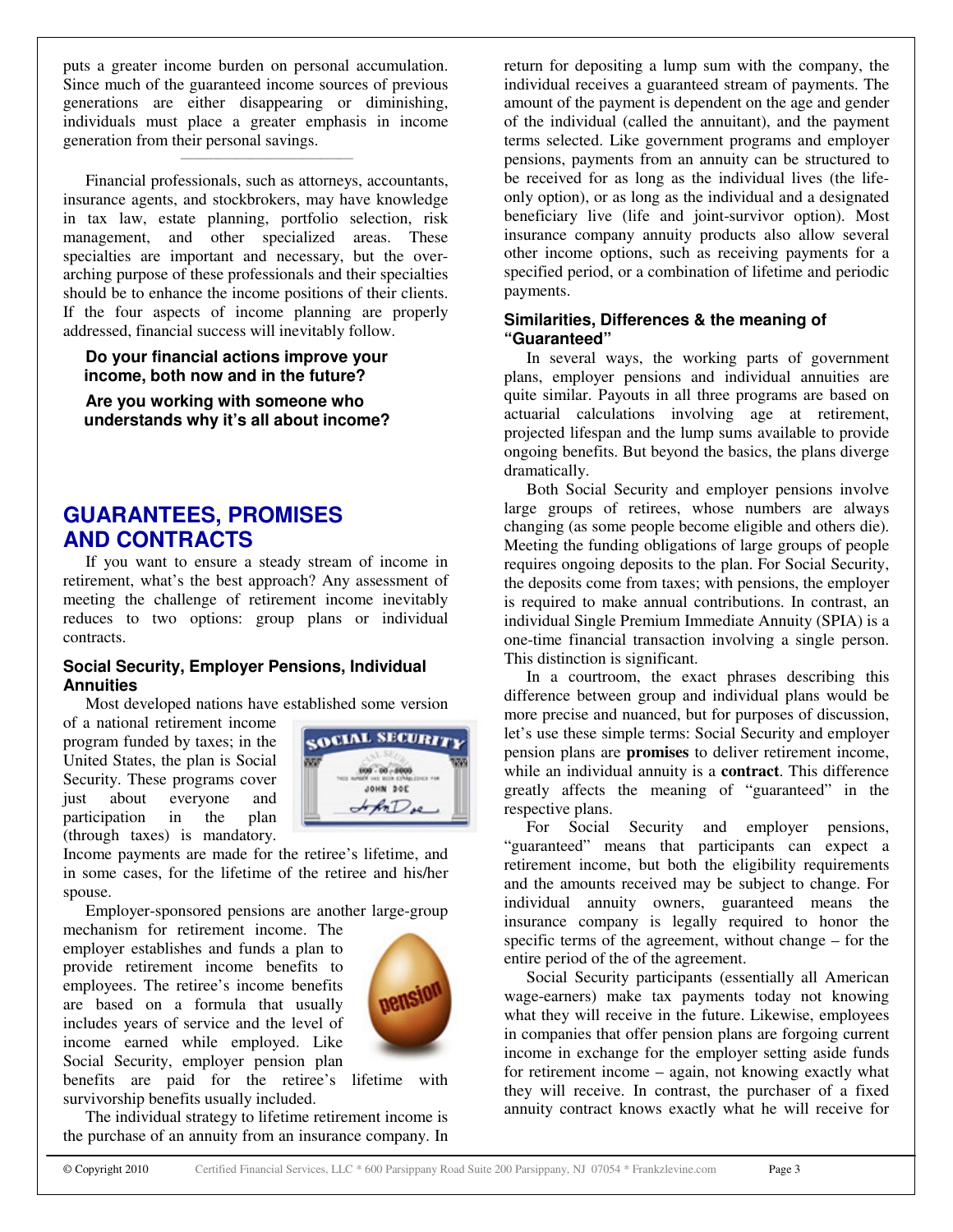his one-time payment. All payments have been made, and the terms of the agreement are precise.

#### **Considering these differences, which retirement income format can best be described as "guaranteed?"**

It is common knowledge that Social Security, in its present format, is under-funded – going forward, there isn't going to be enough money to provide the benefits "guaranteed" by the program. The proposed strategies are to reduce (or delay) benefits, or increase taxes, options which face some strong opposition from the electorate given the current state of the economy. What does this mean for retirees and their income? Carina Smith, a commentator writing on October 6, 2010, for the Puritan Financial Group, presents the following scenario:

**If nothing is done to alleviate the coming deficit in Social Security funds, benefits are guaranteed to drop. Specifically, failure to resolve the budget issues well in advance will cause the trust fund to run out around the year 2037, when low-income retirees (whose benefits are already below poverty level) and the richest retirees will see the reduction of benefits by 22% - almost a fourth of what In less than three decades, federal deficits will result in the inadequate funding of the Social Security system, which will decrease benefits significantly for workers who will retire after 2037.**

**they now receive. The sudden benefit cuts will also be felt by retirees, no matter what their states of health or finances are. Doing nothing to the current structure of America's retirement system will ensure that most people who've contributed throughout their years of work will face significant financial losses.**

#### In addition, Ms. Smith notes that

**The retirement program's administration adds the issue of irregular paychecks to an abrupt cut in a retiree's fixed income, along with the reduction of benefits by unknown percentages. For example, a previous monthly payout of \$1,000 won't be lowered to around \$800 - instead, Social Security will give retirees full benefits during the months it has collected enough funds through payroll taxes, and issue no payments at all when there are inadequate funds to pay participants in full.**

When a guaranteed plan has phrases like "significant financial losses" and "irregular paychecks" associated with it, does this arrangement sound like a guarantee you can count on?

Employer pensions have some "guarantee" issues as well. An expanding number of eligible retirees coupled with diminished returns on investments have left many

employer pensions under-funded. Similar to Social Security, one of the proposed strategies to the funding dilemma is to decrease benefits for retirees. Another option is to terminate the plan, and have it taken over by the Pension Benefit Guaranty Corporation, a governmentsponsored pension insurance entity, which will also result in diminished benefits for many retirees.

How can a pension plan modify or sidestep the promises made to retirees? Here's an example:

A current lawsuit brought by Minnesota state employees and retirees says the state's pension board acted illegally by cutting promised benefits. In response, Assistant Attorney General Rita Coyle DeMueles defends the action, saying the state has the right to modify benefits to pensioners because no contract existed between employees and the state. As Jonathan Miltimore, a national reporter for *The Franklin Center for Government and Public Integrity* noted in a Sept 15, 2010 online post, DeMueles told the court that "There is no contract here, express or implied."

On the other hand, annuities are contracts, and since the annuitant has fulfilled his part of the contract by making full payment to the insurance company, the company is now legally obligated to deliver the benefits as stipulated in the annuity agreement. A failure to perform doesn't allow the insurance company to ask for additional funding or decrease benefits. Once the contract is established, the insurance company is on the hook to fulfill it.

Fortunately, insurance companies have an excellent track record when it comes to keeping their commitments.

A June 19, 2009 article by Barry J. Dyke published in *Medical Economics* noted that even during the "Great Depression, when more than 10,000 banks failed, 99.9% of consumers'



savings in life insurance and annuities remained safe with legal reserve life insurance companies." Dyke also cites a 2009 report that showed many Federal pension funds are predominantly invested in "annuity contracts underwritten by major U.S. life insurance companies…"

# **The Security of an Income That You Cannot Outlive**

The value of a pension is the security of having an income you can't exhaust or outlive. Both government programs and employer pensions attempt, with good intentions, to deliver this type of retirement security. But because these plans involve so many people, require ongoing funding, and include multiple variables that could affect the solvency of the plan, the promised benefits are subject to change.

Individual fixed annuities offer the same income security features – with a much greater degree of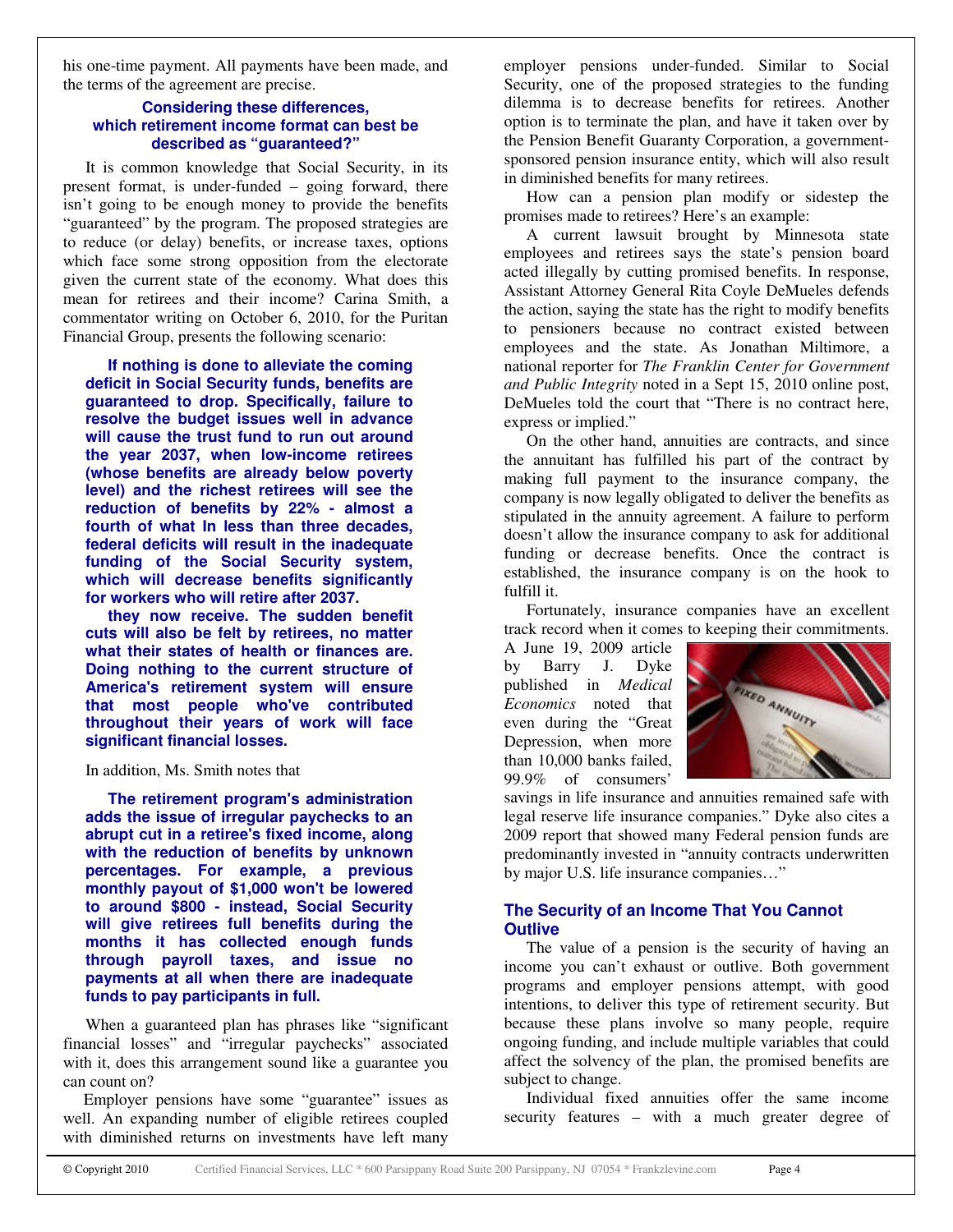assurance that the promised benefits will actually be delivered.

This guarantee difference between large group plans and individual annuities illustrates one of the apparent paradoxes of a free-market economy. Insurance companies transact business on an individual basis with large numbers of people, yet the end result of the process achieves economies of scale, and makes it possible for all annuitants to receive a certain and secure retirement income. Both Social Security and employer pensions are beyond-your-control benefits with default participation that may or may not deliver their promised benefits. But the strongest guarantees for future income distribution are achieved through individuals structuring annuity contracts to meet their unique financial objectives.

# • **HOW SOLID ARE THE GUARANTEES IN YOUR PENSION AND RETIREMENT INCOME PLANS?**

• **IS IT TIME FOR AN INCOME CHECKUP?**



Even as the larger economy appears to have moved toward a wobbly recovery, analysts have noted that hiring has remained stagnant. Some commentators attribute this to employer uncertainty over issues like access to credit, the potential costs of health care, and the effects of deficit spending. If and when things look better, the expectation is that hiring will take off.

But others see a fundamental change in the nature of employment in the United States. In an October 13, 2010 *USA Today* article, Paul Davidson writes

**"Across the nation, many companies are shifting to a more flexible workforce populated by temporary workers, contractors and freelancers, loosening the bond between businesses and employees… The trend is subtly reshaping a workforce in which businesses traditionally employed workers through good times and bad, protecting them with benefits and job security."**

The article goes on to state that some analysts believe that "contingent workers," i.e., those who work steadily but not

exclusively for one employer, constitute up to 20% of the labor force, and that number is projected to rise to 25% in the near future.

For many employees, a great portion of their financial security has come not only from the steady paycheck but also other income-protection benefits offered through their employer (such as health, life and disability insurance), as well as access to a retirement plan. But if one in four workers will no longer be tethered to a full-time employer, how will these individuals obtain the essentials of long-term income security?

**It is easy to project the solutions to these income security issues moving in one of two directions.** The marketplace already provides individualized insurance and investment products, so a free-market response might be for insurance companies and financial institutions to offer packages of benefits to defined groups of temporary workers. Assuming the groups would be large enough to achieve economies of scale, it is conceivable that these package plans for temporary employees would be cost-competitive with group plans from full-time employees.

However, there is another issue of temporary work: sporadic and irregular income. When premiums are due monthly but there isn't income in a particular month, what happens to the insurance?

Since the government is already involved in cushioning the impact of irregular income by administering unemployment benefits it isn't a stretch to see the call for a broader universal employment package perhaps be paid through payroll taxes. The benefits might include not only health, disability and life insurance, but also emergency fund accounts that could be accessed only during periods of unemployment. Coverage could be completely portable, regardless of one's employment status.

Some think tanks and policy research centers are already studying proposals for this type of income-security protection. Some approach the issue from a health insurance perspective, while others emphasize modifications to qualified retirement plans. Some proposals are funded by additional payroll taxes, others by voluntary contributions to special accounts.

In theory, a government-administered universal benefits package is attractive, both for employers and employees. Employees would know they have basic income security protection, regardless of their employment circumstances. Employers would no longer have to provide benefits or differentiate between full and part-time employees. However, the challenge to any tax-funded program is keeping costs in line with benefits. Insurance and investment companies have the dual constraints of profitability and competition driving them to place the best products in the marketplace. Government programs have no profit incentives and no competition. Historically, this results in bloated bureaucracy and poor value.

If the trend toward contingent employment continues, it will be interesting to see which ideas win the day.

#### **WHAT IS YOUR EMPLOYMENT STATUS? HAVE YOU BECOME A "CONTINGENT WORKER?"**